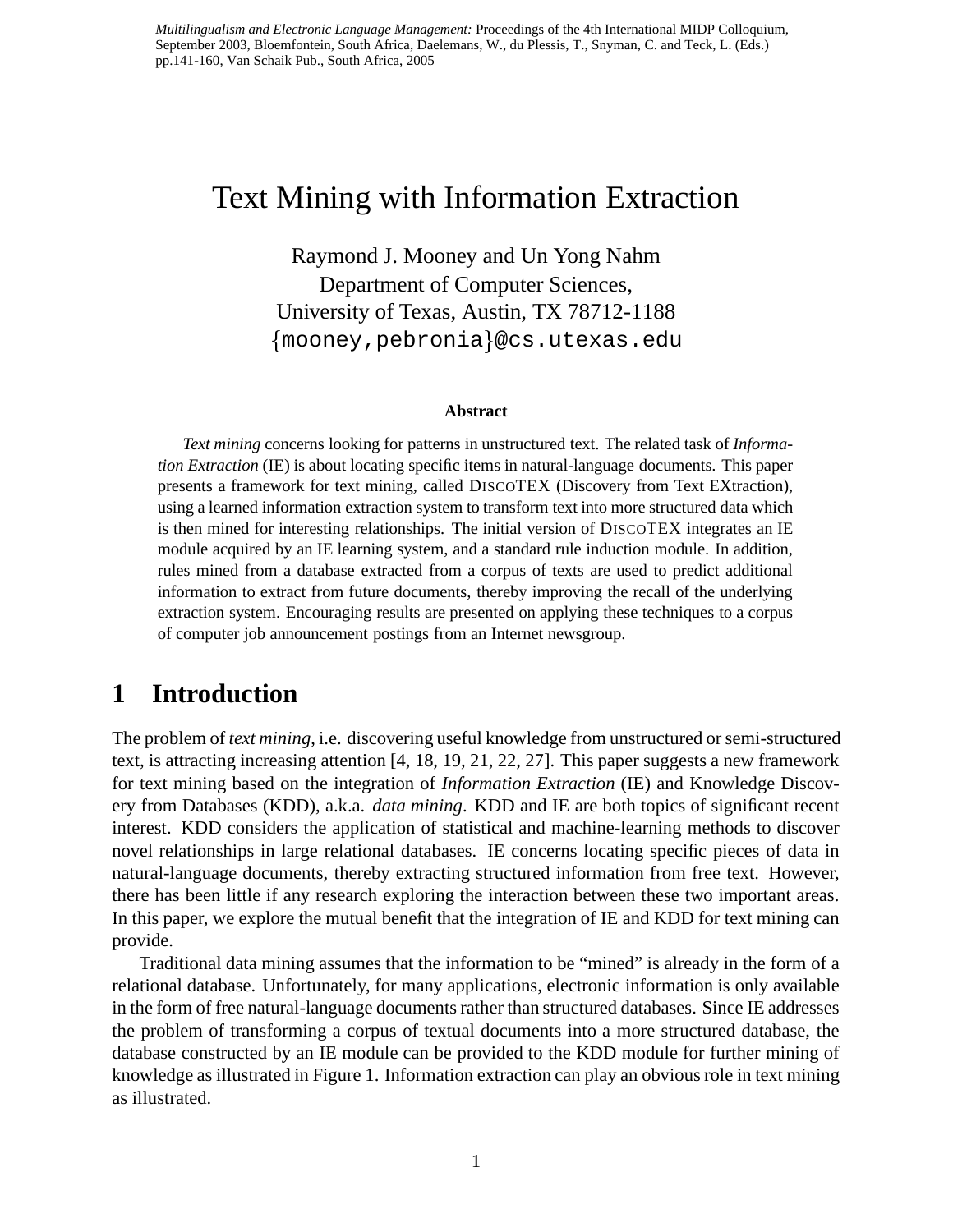

Figure 1: Overview of IE-based text mining framework

Although constructing an IE system is a difficult task, there has been significant recent progress in using machine learning methods to help automate the construction of IE systems [5, 7, 9, 23]. By manually annotating a small number of documents with the information to be extracted, a reasonably accurate IE system can be induced from this labeled corpus and then applied to a large corpus of text to construct a database. However, the accuracy of current IE systems is limited and therefore an automatically extracted database will inevitably contain significant numbers of errors. An important question is whether the knowledge discovered from this "noisy" database is significantly less reliable than knowledge discovered from a cleaner database. This paper presents experiments showing that rules discovered from an automatically extracted database are close in accuracy to that discovered from a manually constructed database.

A less obvious interaction is the benefit that KDD can in turn provide to IE. The predictive relationships between different slot fillers discovered by KDD can provide additional clues about what information should be extracted from a document. For example, suppose we discovered that computer-science jobs requiring "MySQL" skills are "database" jobs in many cases. If the IE system manages to locate "MySQL" in the language slot but failed to extract "database" in the area slot, we may want to assume there was an extraction error. Since typically the *recall* (percentage of correct slot fillers extracted) of an IE system is significantly lower than its *precision* (percentage of extracted slot fillers which are correct) [13], such predictive relationships might be productively used to improve recall by suggesting additional information to extract. This paper reports experiments in the computer-related job-posting domain demonstrating that predictive rules acquired by applying KDD to an extracted database can be used to improve the recall of information extraction.

The remainder of the paper is organized as follows. Section 2 presents some background information on text mining and IE. Section 3 describes a system called DISCOTEX (DISCOvery from Text EXtraction) that combines IE and KDD for text mining. Section 4 presents and discuss performance gains obtained in IE by exploiting mined prediction rules. Section 5 discusses some related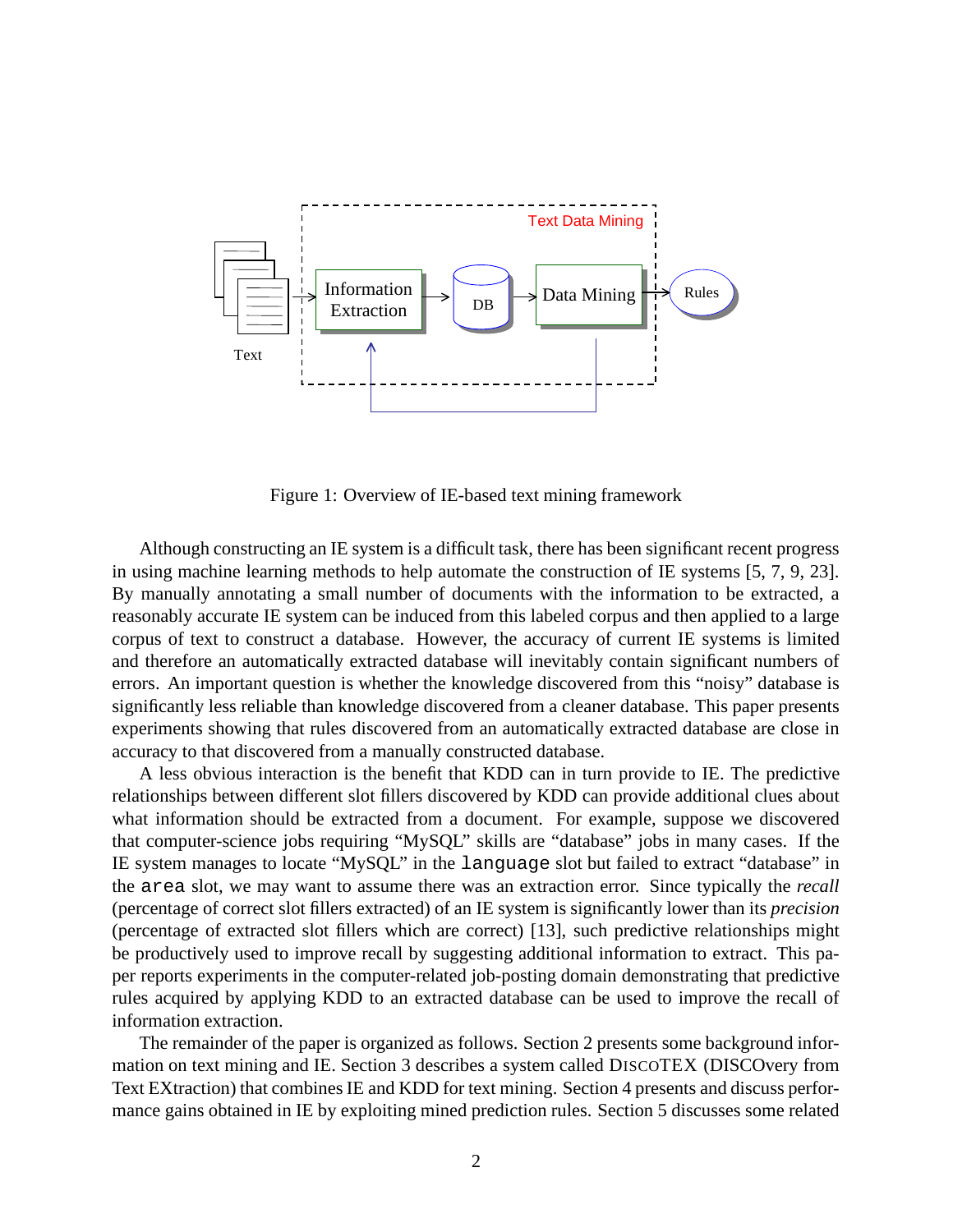work, Section 6 outlines directions for future research, and Section 7 presents our conclusions.

## **2 Background: Text Mining and Information Extraction**

"Text mining" is used to describe the application of data mining techniques to automated discovery of useful or interesting knowledge from unstructured text [20]. Several techniques have been proposed for text mining including conceptual structure, association rule mining, episode rule mining, decision trees, and rule induction methods. In addition, Information Retrieval (IR) techniques have widely used the "bag-of-words" model [2] for tasks such as document matching, ranking, and clustering.

The related task of information extraction aims to find specific data in natural-language text. DARPA's Message Understanding Conferences (MUC) have concentrated on IE by evaluating the performance of participating IE systems based on blind test sets of text documents [13]. The data to be extracted is typically given by a template which specifies a list of slots to be filled with substrings taken from the document. Figure 2 shows a (shortened) document and its filled template for an information extraction task in the job-posting domain. This template includes slots that are filled by strings taken directly from the document. Several slots may have multiple fillers for the job-posting domain as in programming languages, platforms, applications, and areas.

We have developed machine learning techniques to automatically construct information extractors for job postings, such as those listed in the USENET newsgroup misc.jobs.offered [6]. By extracting information from a corpus of such textual job postings, a structured, searchable database of jobs can be automatically constructed; thus making the data in online text more easily accessible. IE has been shown to be useful in a variety of other applications, e.g. seminar announcements, restaurant guides, university web pages, apartment rental ads, and news articles on corporate acquisitions [5, 9, 23].

# **3 Integrating Data Mining and Information Extraction**

In this section, we discuss the details of our proposed text mining framework, DISCOTEX (Discovery from Text EXtraction). We consider the task of first constructing a database by applying a learned information-extraction system to a corpus of natural-language documents. Then, we apply standard data-mining techniques to the extracted data, discovering knowledge that can be used for many tasks, including improving the accuracy of information extraction.

### **3.1 The** DISCOTEX **System**

In the proposed framework for text mining, IE plays an important role by preprocessing a corpus of text documents in order to pass extracted items to the data mining module. In our implementations, we used two state-of-the-art systems for learning information extractors, RAPIER (Robust Automated Production of Information Extraction Rules) [6] and BWI (Boosted Wrapper Induction) [15]. By training on a corpus of documents annotated with their filled templates, they acquire a knowledge base of extraction rules that can be tested on novel documents. RAPIER and BWI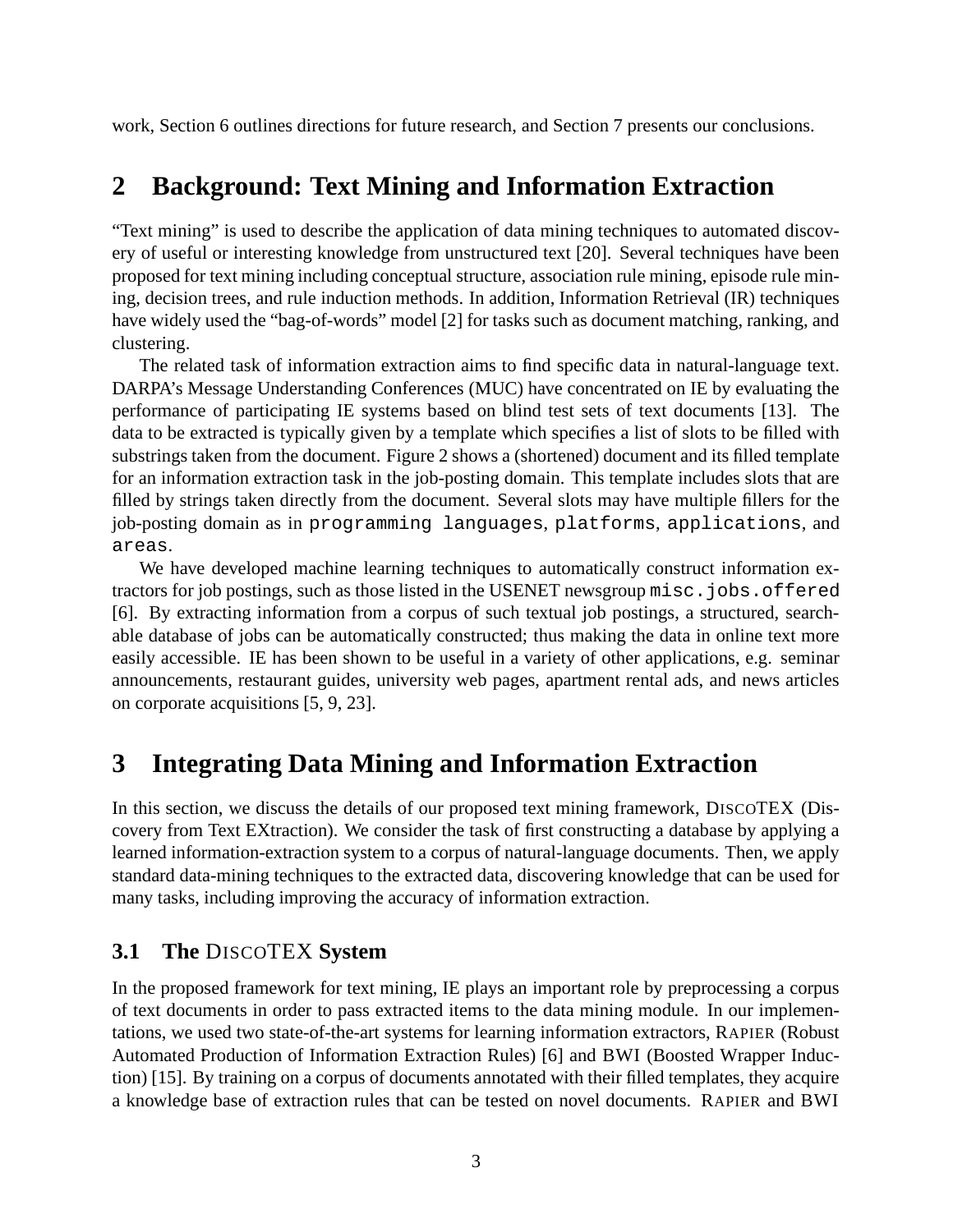### **Document**

Title: Web Development Engineer Location: Beaverton, Oregon

This individual is responsible for design and implementation of the web-interfacing components of the AccessBase server, and general back-end development duties.

A successful candidate should have experience that includes:

One or more of: Solaris, Linux, IBM AIX, plus Windows/NT Programming in C/C++, Java Database access and integration: Oracle, ODBC CGI and scripting: one or more of Javascript, VBScript, Perl, PHP, ASP

Exposure to the following is a plus: JDBC, Flash/Shockwave, FrontPage and/or Cold Fusion.

A BSCS and 2+ years experience (or equivalent) is required.

### **Filled Template**

- title: "Web Development Engineer"
- location: 'Beaverton, Oregon'
- languages: 'C/C++'', 'Java'', 'Javascript'', 'VBScript'', 'Perl'', 'PHP'', 'ASP'
- platforms: "Solaris", "Linux", "IBM AIX", "Windows/NT"
- applications: "Oracle", "ODBC", "JDBC", "Flash/Shockwave", "FrontPage", "Cold Fusion"
- areas: 'Database'', 'CGI'', 'scripting'
- degree required: "BSCS"
- years of experience: '2+ years'

Figure 2: Sample text and filled template for a job posting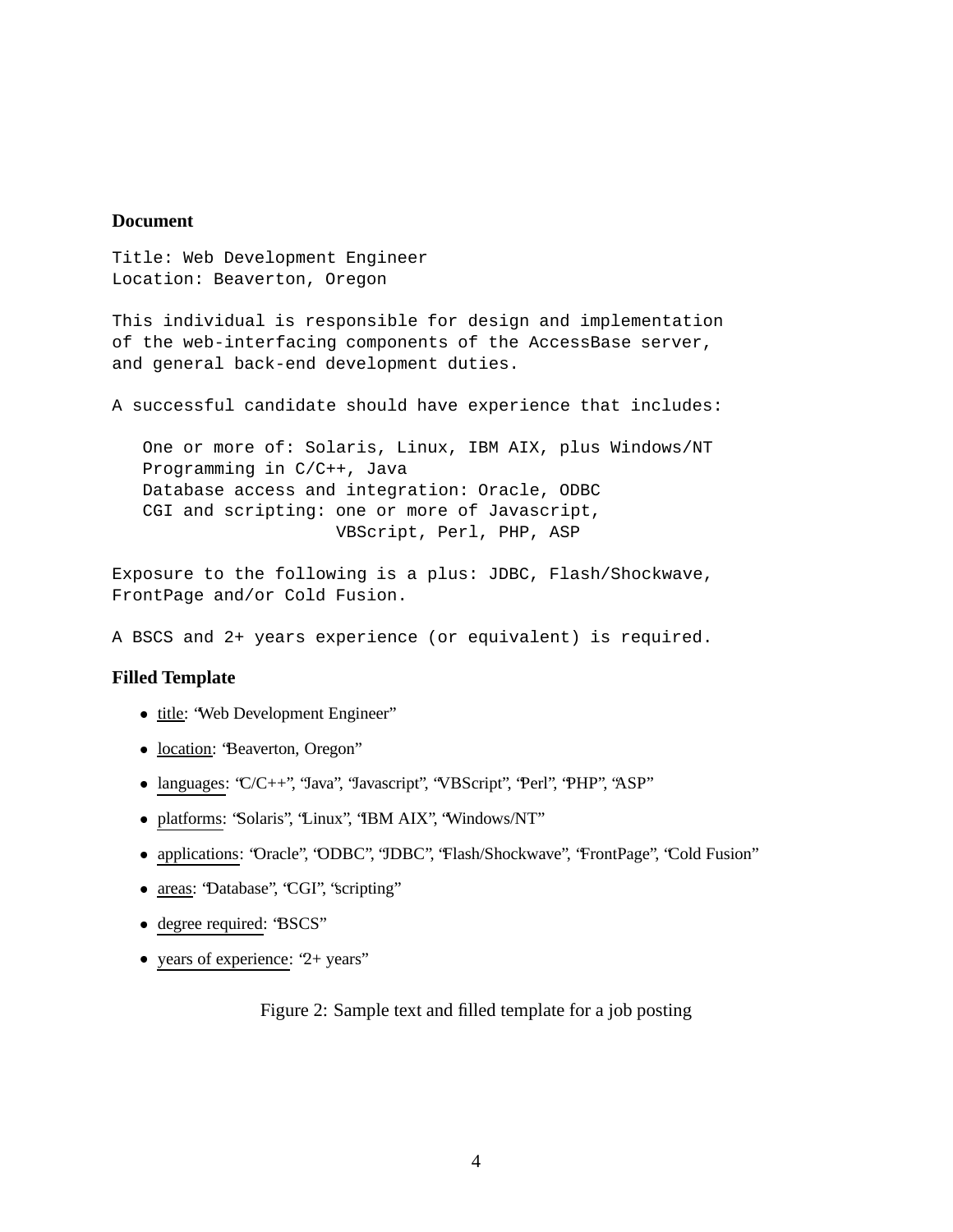| <b>Standard Term</b> | Synonyms                                               |  |  |
|----------------------|--------------------------------------------------------|--|--|
| "Access"             | 'MS Access'', 'Microsoft Access''                      |  |  |
| "ActiveX"            | "Active X"                                             |  |  |
| "AP"                 | "Aritificial Intelligence"                             |  |  |
| "Animation"          | "GIF Animation", "GIF Optimization/Animation"          |  |  |
| "Assembly"           | "Assembler"                                            |  |  |
| "ATM"                | "ATM Sves"                                             |  |  |
| ''∩''                | 'ProC'', 'Objective C''                                |  |  |
| $C_{++}$ "           | ${}^{7}C+{}^{+7}$ , ${}^{7}C+{}^{+7}$                  |  |  |
| 'Client/Server''     | 'Client Server'', 'Client-Server'', 'Client / Server'' |  |  |
| 'Cobol''             | 'Cobol II'', 'Cobol/400'', 'Microfocus Cobol''         |  |  |
|                      |                                                        |  |  |

Table 1: Synonym dictionary (partially shown)

### Job postings (600)

- Oracle  $\in application$  and QA Partner  $\in application \rightarrow SQL \in language$
- HTML  $\in$  language and WindowsNT  $\in$  platform and Active Server Pages  $\in$  application  $\rightarrow$ Database  $\in area$
- Java  $\in$  language and ActiveX  $\in$  area and Graphics  $\in$  area  $\rightarrow$  Web  $\in$  area
- UNIX  $\notin plant form$  and Windows  $\notin platform$  and Games  $\in area \rightarrow 3D \in area$
- AIX  $\in$  platform and Sybase  $\notin$  application and DB2  $\in$  application  $\rightarrow$  Lotus Notes  $\in$  application
- $C++ \in language$  and  $C \in language$  and  $CORBA \in application$  and Title=Software Engineer  $\rightarrow$ Windows  $\in$  platform

Figure 3: Sample mined prediction rules for computer-science jobs

have been demonstrated to perform well on realistic applications such as USENET job postings and seminar announcements.

After constructing an IE system that extracts the desired set of slots for a given application, a database can be constructed from a corpus of texts by applying the IE extraction patterns to each document to create a collection of structured records. Standard KDD techniques can then be applied to the resulting database to discover interesting relationships. Specifically, we induce rules for predicting each piece of information in each database field given all other information in a record. In order to discover prediction rules, we treat each slot-value pair in the extracted database as a distinct binary feature, such as "graphics  $\in area$ ", and learn rules for predicting each feature from all other features.

Similar slot fillers are first collapsed into a pre-determined standard term. For example, "Windows XP" is a popular filler for the platforms slot, but it often appears as "Win XP", "WinXP", 'MS Win XP", and so on. These terms are collapsed to unique slot values before rules are mined from the data. In our experiment, a manually-constructed synonym dictionary with 111 entries was employed. Table 1 shows the first 10 entries of the dictionary.

We have applied C4.5RULES [34] to discover interesting rules from the resulting binary data.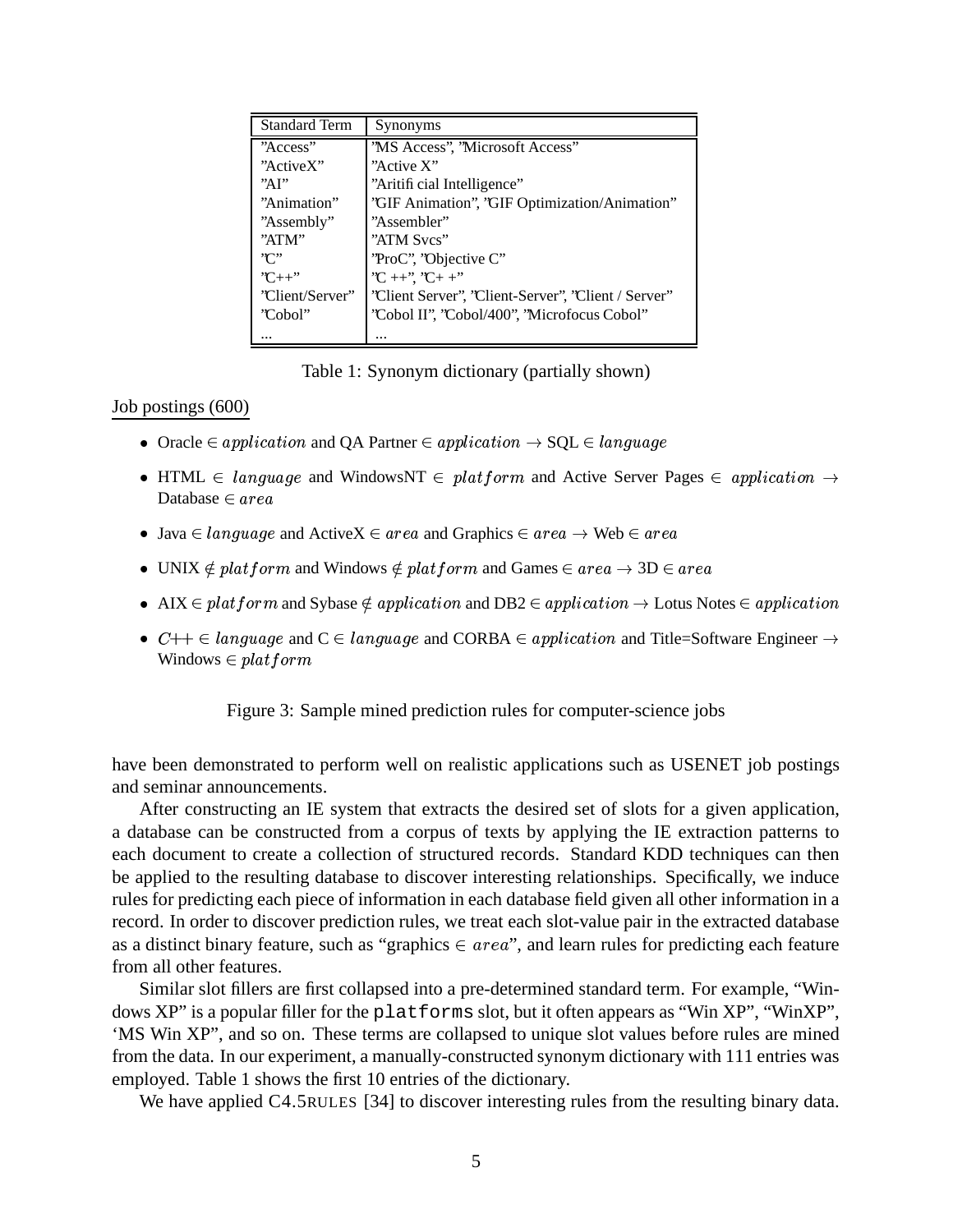#### Resumé postings (600)

- $\bullet\ \ \mathrm{HTML} \in \mathit{language} \ \mathbf{and} \ \mathrm{DHTML} \in \mathit{language} \rightarrow \mathrm{XML} \in \mathit{language}$
- Illustrator  $\in application \rightarrow Flash \in application$
- Dreamweaver  $4 \in application$  and Web Design  $\in area \rightarrow \text{Photoshop 6} \in application$
- MS Excel  $\in application \Rightarrow MS$  Access  $\in application$
- ODBC  $\in application \Rightarrow JSP \in language$
- Perl  $\in$  language and HTML  $\in$  language  $\Rightarrow$  Linux  $\in$  platform

Figure 4: Sample rules of DISCOTEX for computer-science resume postings

#### SF book descriptions (1,500)

- Sign of the Unicorn  $\in$  relatedbooks and American Science Fiction  $\in$  subject  $\Rightarrow$  Knight of Shadows -%!) 
-4
- Spider Robinson  $\in$  author  $\Rightarrow$  Jeanne Robinson  $\in$  author
- Roger Zelazny  $\in$  author  $\Rightarrow$  5  $\in$  average rating

Figure 5: Sample rules of DISCOTEX for book descriptions

Discovered knowledge describing the relationships between slot values is written in the form of production rules. If there is a tendency for "Web" to appear in the area slot when "Director" appears in the applications slot, this is represented by the production rule, "Director  $\in application$  $\rightarrow$  Web  $\in area$ ". Rules can also predict the absence of a filler in a slot; however, here we focus on rules predicting the presence of fillers. Sample rules mined from a database of 600 jobs extracted from the USENET newsgroup austin.jobs with RAPIER and C4.5RULES are shown in Figure 3.

We also applied RIPPER [10] and APRIORI [1] to discover interesting rules from the extracted data. APRIORI is a standard association rule mining algorithm which discovers all association rules that have support and confidence greater than the user-specified minimum support and minimum confidence. Sample rules mined from a database of 600 resumes extracted from the USENET newsgroup misc.jobs.resumes by BWI are shown in Figure 4. The first three rules are induced by RIPPER while the other three are found by APRIORI.

Since any IE or KDD module can be plugged into the DISCOTEX system, we also tested a highly-accurate information extractor (wrapper) manually developed for a book recommending system [28] to find interesting patterns from a corpus of book descriptions. Sample association rules mined from a collection of 1,500 science fiction (SF) book descriptions from the online Amazon.com bookstore are shown in Figure 5. Slots such as authors, titles, subjects, related books, and average customer ratings are identified from the corpus.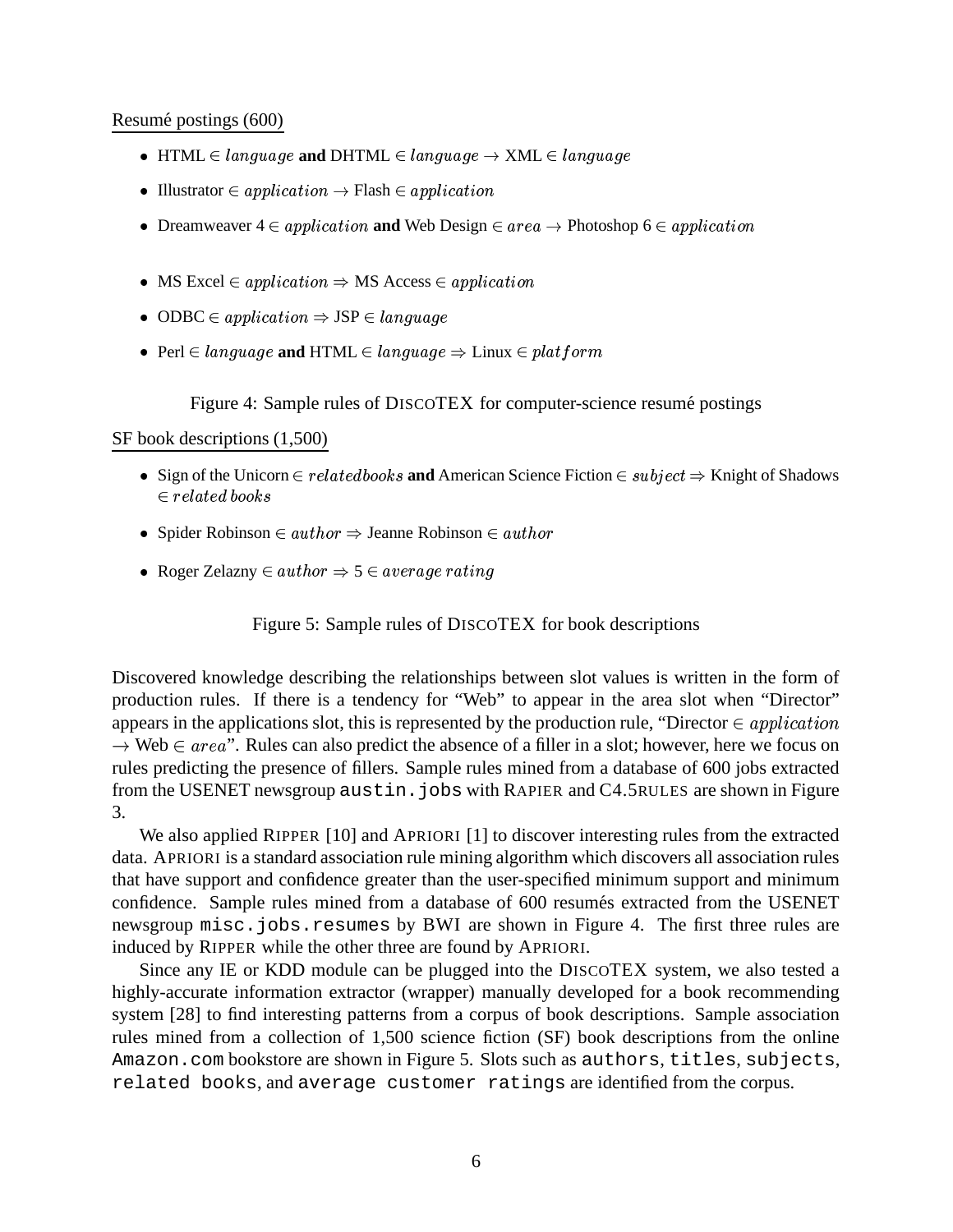### **3.2 Evaluation**

Discovered knowledge is only useful and informative if it is accurate. Therefore it is important to measure the accuracy of discovered knowledge on independent test data. The primary question we address in the experiments of this section is whether knowledge discovered from automatically extracted data (which may be quite noisy due to extraction errors) is relatively reliable compared to knowledge discovered from a manually constructed database.

For the dataset, 600 computer-science job postings to the newsgroup austin.jobs were collected and manually annotated with correct extraction templates. Ten-fold cross validation was used to generate training and test sets. RAPIER was used to learn the IE component and RIPPER was used asthe KDD component. Rules were induced for predicting the fillers of the languages, platforms, applications, and areas slots, since these are usually filled with multiple discrete-valued fillers and have obvious potential relationships between their values (See [30] for more details on this experiment).

In order to test the accuracy of the discovered rules, they are used to predict the information in a database of user-labeled examples. For each test document, each possible slot-value is predicted to be present or absent given information on all of its other slot-values. Average performance across all features and all test examples were then computed.

The classification accuracy for predicting the absence or presence of slot fillers is not a particularly informative performance metric since high accuracy can be achieved by simply assuming every slot filler is absent. This is because the set of potential slot fillers is very large and only a small fraction of possible fillers is present in any given example. Therefore, we evaluate the performance of DISCOTEX using the IE performance metrics of precision, recall, and F-measure with regard to predicting slot fillers. These metrics are defined as follows:

$$
precision = \frac{Number\ of\ actual\ slot\ values\ correctly\ predicted}{Number\ of\ slot\ values\ predicted\ to\ be\ present} \tag{1}
$$

$$
recall = \frac{Number\ of\ actual\ slot\ values\ correctly\ predicted}{Number\ of\ actual\ slot\ values}
$$
\n(2)

We also report *F-measure* which is the harmonic mean of recall and precision:

$$
F-measure = \frac{2 \times precision \times recall}{precision + recall}
$$
 (3)

Before constructing a database using an IE system, we filtered out irrelevant documents from the newsgroup using a bag-of-words Naive-Bayes text categorizer [26]. 200 positive documents (computer-science job postings) and 20 negative examples (spam postings, resumés, or non-cs job postings) are provided to the classifier for training. The performance of the classifier trained to predict the class "relevant" was reasonably good; precision is about 96% and recall is about 98%.

RAPIER was trained on only 60 labeled documents, at which point its accuracy at extracting information is somewhat limited; extraction precision is about 91.9% and extraction recall is about 52.4% . We purposely trained RAPIER on a relatively small corpus in order to demonstrate that labeling only a relatively small number of documents can result in a good set of extraction rules that is capable of building a database from which accurate knowledge can be discovered.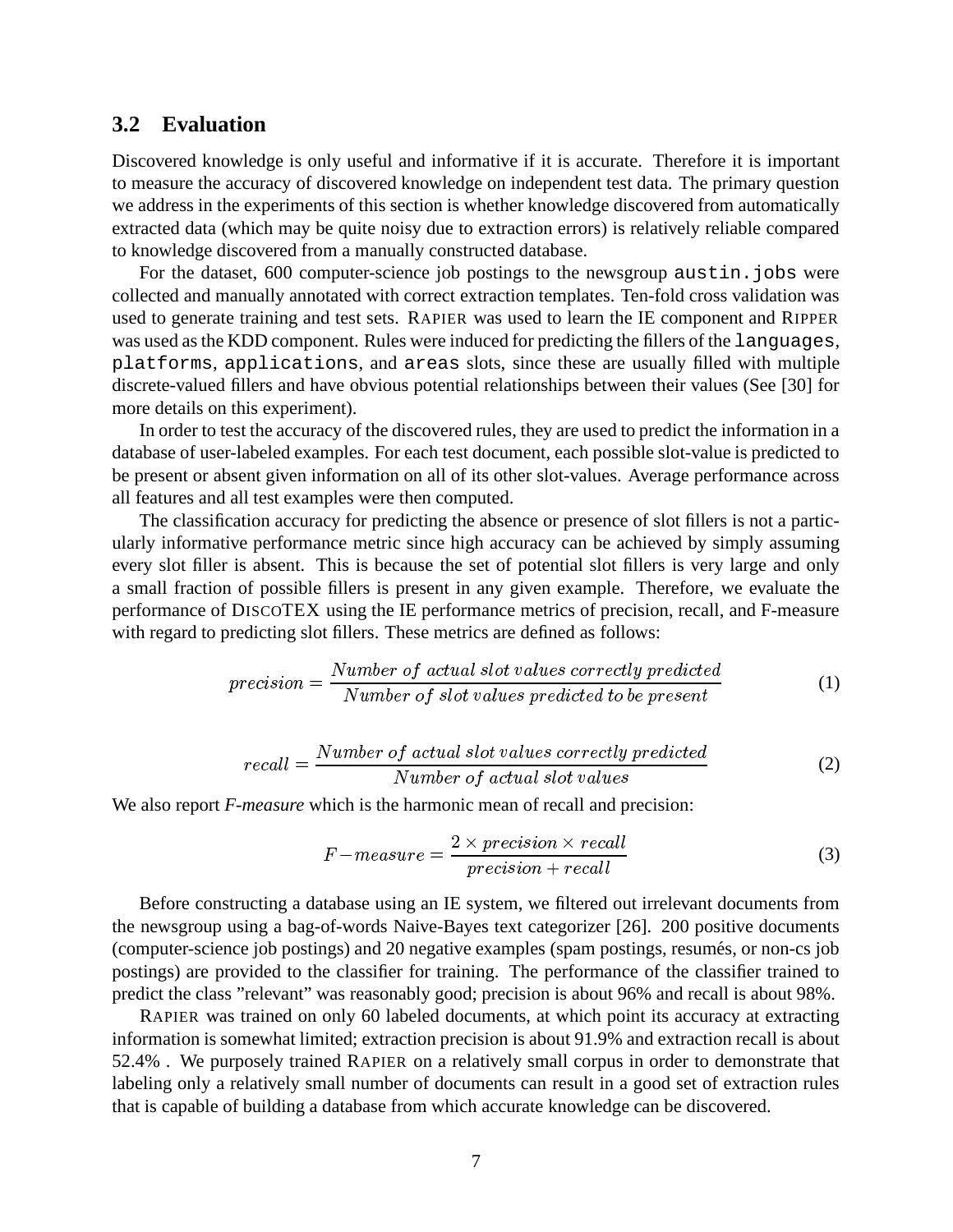

Figure 6: The system architecture - training and testing

Because of the two different training phases used in DISCOTEX, there is a question of whether or not the training set for IE should also be used to train the rule-miner. To clearly illustrate the difference between mining human-labeled and IE-labeled data, the IE training data are thrown away once they have been used to train RAPIER and ten-fold cross-validation is performed on the remaining 540 examples for evaluation of the data mining part. The same set of training examples was provided to both KDD systems, whereas the only difference between them is that the training data for DISCOTEX is automatically extracted by RAPIER after being trained on a disjoint set of 60 user-labeled examples. The overall architecture of the final system is shown in Figure 6.

Figure 7 shows the learning curves for precision, recall, and F-measure of both system as well as a random guessing strategy used as a baseline. The random guessing method predicts a slotvalue based on its frequency of occurrence in the training data. Even with a small amount of user-labeled data, the results indicate that DISCOTEX achieves a performance fairly comparable to the rule-miner trained on a manually constructed database.

## **4 Using Mined Rules to Improve IE**

After mining knowledge from extracted data, DISCOTEX can predict information missed by the previous extraction using discovered rules. In this section, we discuss how to use mined knowledge from extracted data to aid information extraction itself.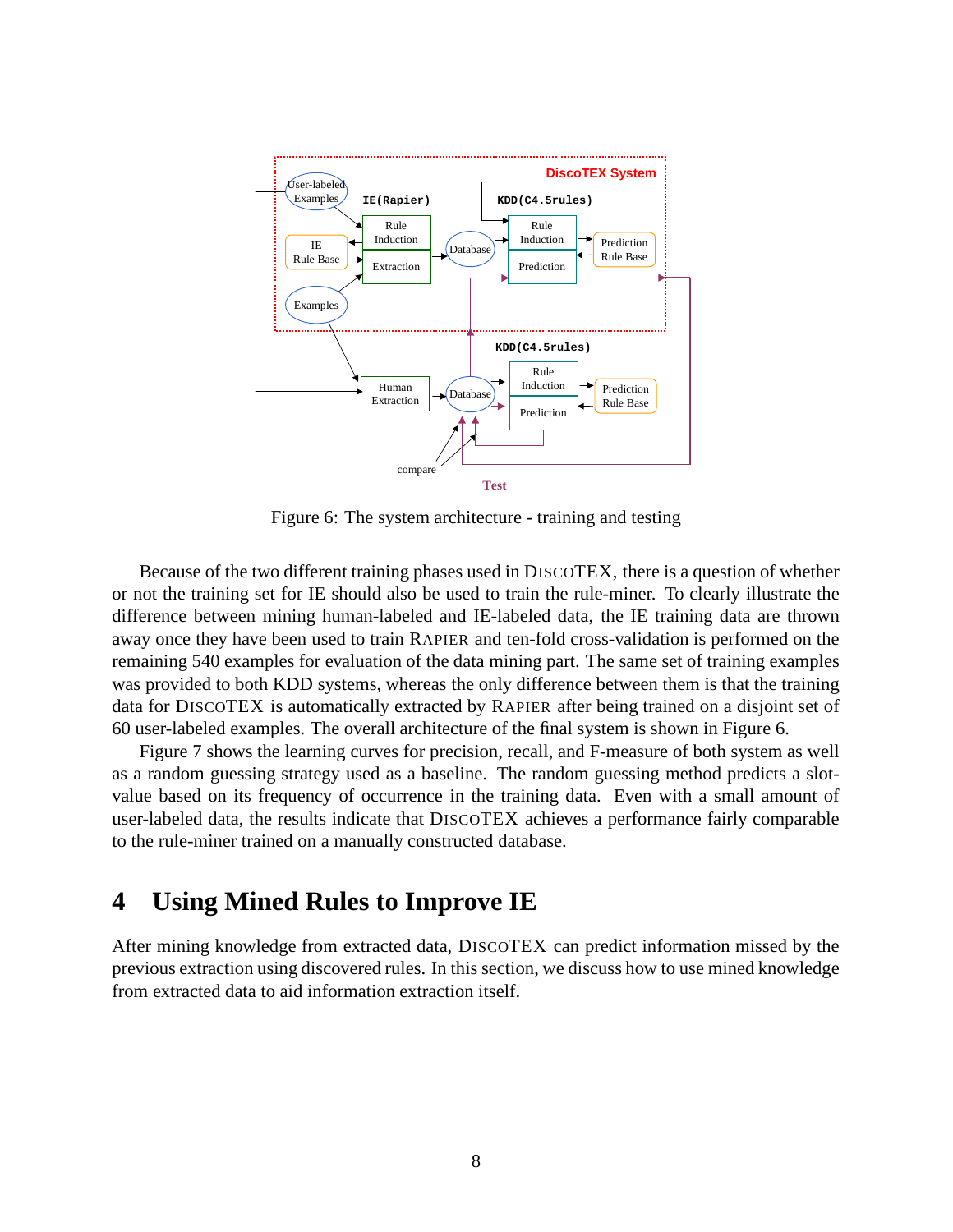

Figure 7: User-labeled data vs. IE-labeled data in rule accuracy

### **4.1 The Algorithm**

Tests of IE systems usually consider two performance measures, *precision* and *recall* defined as:

$$
precision = \frac{Number\ of\ correct\ filters\ extracted}{Number\ of\ filters\ extracted}
$$
\n
$$
recall = \frac{Number\ of\ correct\ filters\ extracted}{Number\ of\ filters\ in\ correct\ templates}
$$
\n(5)

Many extraction systems provide relatively high precision, but recall is typically much lower. Previous experiments in the job postings domain showed RAPIER's precision (e.g. low 90%'s) is singificantly higher than its recall (e.g. mid 60%'s) [6]. Currently, RAPIER's search focuses on finding high-precision rules and does not include a method for trading-off precision and recall. Although several methods have been developed for allowing a rule learner to trade-off precision and recall [11], this typically leaves the overall F-measure unchanged.

By using additional knowledge in the form of prediction rules mined from a larger set of data automatically extracted from additional unannotated text, it may be possible to improve recall without unduly sacrificing precision. For example, suppose we discover the rule "VoiceXML $\in$   $age " \rightarrow "Mobile \in area".$  If the IE system extracted "VoiceXML  $\in language"$  but fa  $age"$  but failed to extract "Mobile  $\in area$ ", we may want to assume there was an extraction error and add "Mobile" to the area slot, potentially improving recall. Therefore, after applying extraction rules to a document, DISCOTEX applies its mined rules to the resulting initial data to predict additional potential extractions.

First, we show the pseudocode for the rule mining phase in Figure 8. A final step shown in the figure is filtering the discovered rules on both the training data and a disjoint set of labeled validation data in order to retain only the most accurate of the induced rules. Currently, rules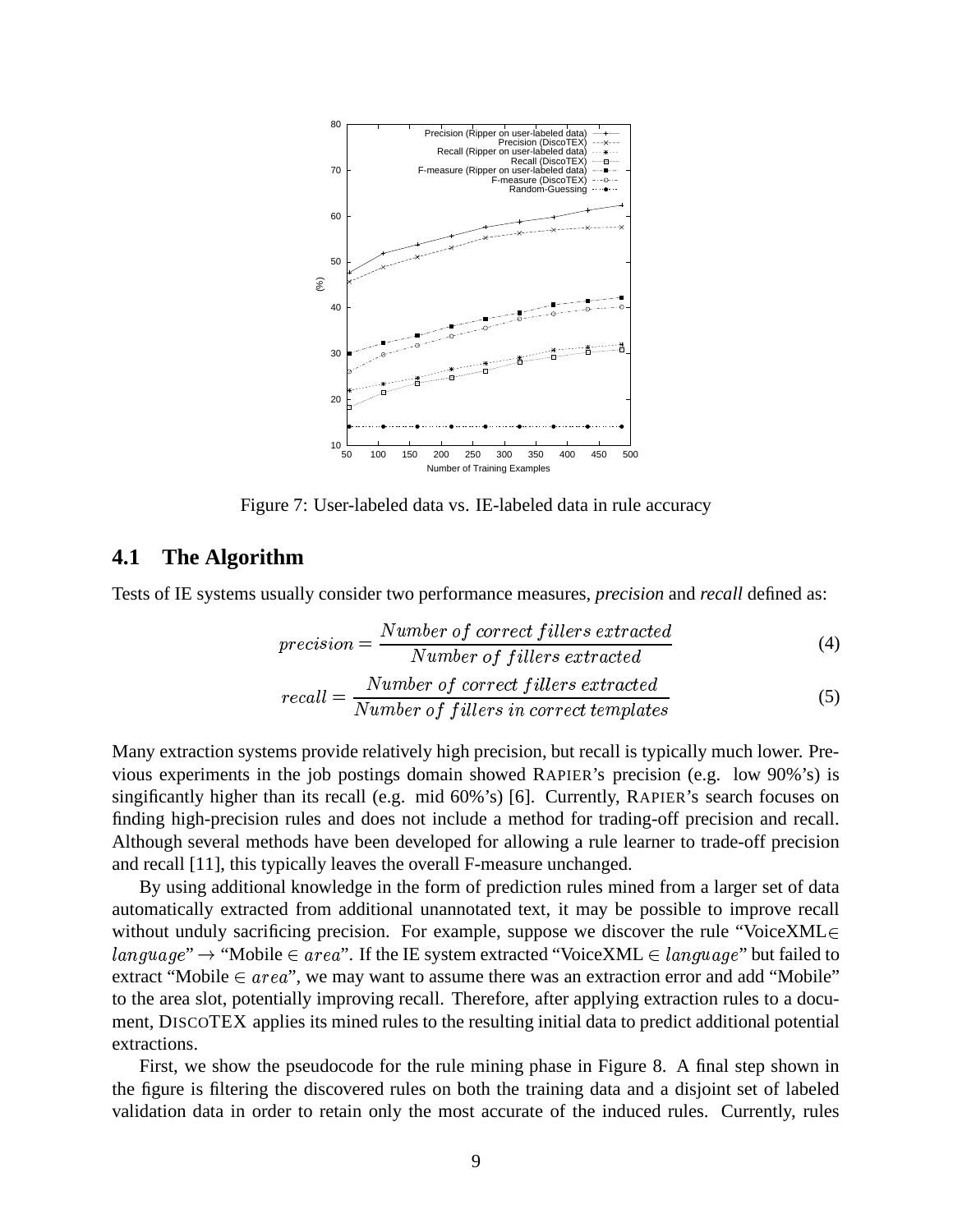Input:  $\mathcal{D}$  is the set of document. Output:  $RB$  is the set of prediction rules. Function RuleMining  $(D)$ Determine  $T$ , a threshold value for rule validation Create a database of labeled examples (by applying IE to the document corpus,  $\mathcal{D}$ ) **For** each labeled example  $D \in \mathcal{D}$  **do**  $F :=$  set of slot fillers of D Convert  $F$  to binary features Build a prediction rule base,  $RB$  (by applying rule miner to the binary data,  $F$ ) For each prediction rule  $R \in RB$  do Verify  $R$  on training data and validation data **If** the accuracy of  $R$  is lower than  $T$ Delete  $R$  from  $RB$  $\mathbf R$ eturn  $RB$ .

### Figure 8: Algorithm specification: rule mining

Input:  $RB$  is the set of prediction rules.  $\mathcal{D}$  is the set of documents. Output:  $F$  is the set of slot fillers extracted. Function InformationExtraction  $(RB, \mathcal{D})$  $F:=\emptyset.$ For each example  $D \in \mathcal{D}$  do Extract fillers from  $D$  using extraction rules and add them to  $F$ For each rule  $R$  in the prediction rule base  $RB$  do **If** *R* fires on the current extracted fillers **If** the predicted filler is a substring of D Extract the predicted filler and add it to  $F$ **Return** .

Figure 9: Algorithm specification: IE

that make *any* incorrect predictions on either the training or validation extracted templates are discarded. Since association rules are not intended to be used together as a set as classification rules are, we focus on mining prediction rules for this task.

The extraction algorithm which attempts to improve recall by using the mined rules is summarized in Figure 9. Note that the final decision whether or not to extract a predicted filler is based on whether the filler (or any of its synonyms) occurs in the document as a substring. If the filler is found in the text, the extractor considers its prediction confirmed and extracts the filler.

One final issue is the order in which prediction rules are applied. When there are interacting rules, such as "XML  $\in$  languages  $\rightarrow$  Se  $ages \rightarrow$  Semantic Web  $\in$  areas" and "Semantic Web  $\notin$  areas  $\rightarrow$  .NET  $\in$  areas", different rule-application orderings can produce different results. Without the first rule, a document with "XML  $\in$  language" but w *age*" but without "Semantic Web  $\in$  *area*" in its initial filled template will make the second rule fire and predict ".NET  $\in \text{areas}$ ". However, if the first rule is executed first and its prediction is confirmed, then "Semantic Web" will be extracted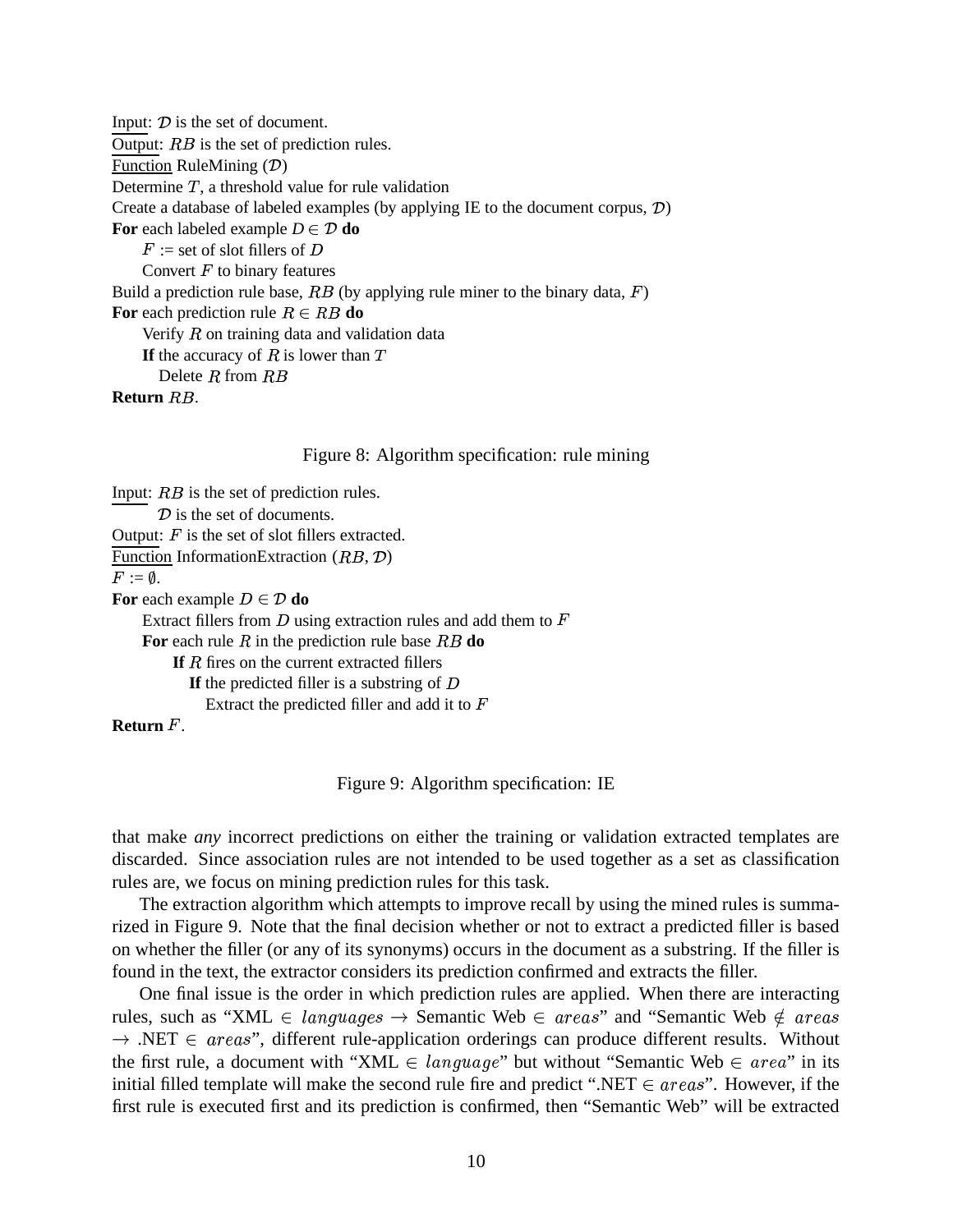and the second rule can no longer fire. In DISCOTEX, all rules with negations in their antecedent conditions are applied first. This ordering strategy attempts to maximally increase recall by making as many confirmable predictions as possible.

To summarize, documents which the user has annotated with extracted information, as well as unsupervised data which has been processed by the initial IE system (which RAPIER has learned from the supervised data) are all used to create a database. The rule miner then processes this database to construct a knowledge base of rules for predicting slot values. These prediction rules are then used during testing to improve the recall of the existing IE system by proposing additional slot fillers whose presence in the document are confirmed before adding them to final extraction template.

### **4.2 Evaluation**

To test the overall system, 600 hand-labeled computer-science job postings to the newsgroup austin.jobs were collected. 10-fold cross validation was used to generate training and test sets. In addition, 4,000 unannotated documents were collected as additional optional input to the text miner. Rules were induced for predicting the fillers of the languages, platforms, applications, and areas slots, since these are usually filled with multiple discrete-valued fillers and have obvious potential relationships between their values. Details of this experiment are described in [29].

Figure 10 shows the learning curves for recall and F-measure. Unlabeled examples are not employed in these results. In order to clearly illustrate the impact of the amount of training data for both extraction and prediction rule learning, the same set of annotated data was provided to both RAPIER and the rule miner. The results were statistically evaluated by a two-tailed, paired *t*-test. For each training set size, each pair of systems were compared to determine if their differences in recall and were statistically significant ( $p < 0.05$ ).

DISCOTEX using prediction rules performs better than RAPIER. As hypothesized, DISCOTEX provides higher recall, and although it does decrease precision somewhat, overall F-measure is moderately increased. One interesting aspect is that DISCOTEX retains a fixed recall advantage over RAPIER as the size of the training set increases. This is probably due to the fact that the increased amount of data provided to the text miner also continues to improve the quality of the acquired prediction rules. Overall, these results demonstrate the role of data mining in improving the performance of IE.

Table 2 shows results on precision, recall and F-measure when additional unlabeled documents are used to construct a larger database prior to mining for prediction rules. The 540 labeled examples used to train the extractor were always provided to the rule miner, while the number of additional unsupervised examples were varied from 0 to 4,000. The results show that the more unsupervised data supplied for building the prediction rule base, the higher the recall and the overall F-measure. Although precision does suffer, the decrease is not as large as the increase in recall.

Although adding information extracted from unlabeled documents to the database may result in a larger database and therefore more good prediction rules, it may also result in noise in the database due to extraction errors and consequently cause some inaccurate prediction rules to be discovered as well. The average F-measure without prediction rules is 86.4%, but it goes up to 88.1% when DISCOTEX is provided with 540 labeled examples and 4,000 unlabeled examples. Unlabeled examples do not show as much power as labeled examples in producing good predic-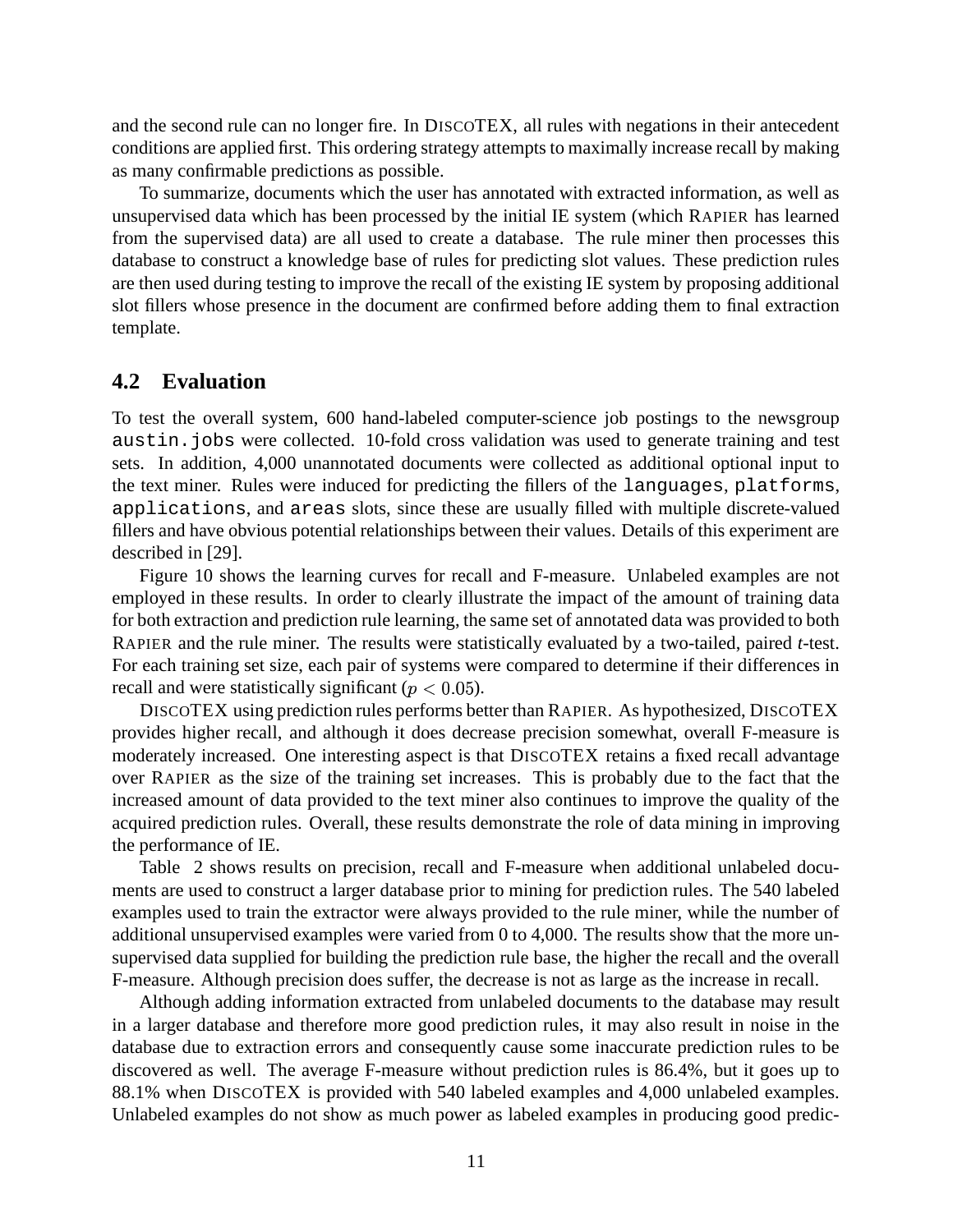

Figure 10: Recall and F-measures on job postings

| Number of Examples      | Precision | Recall | F-Measure |
|-------------------------|-----------|--------|-----------|
| for Rule Mining         |           |        |           |
|                         | 97.4      | 77.6   | 86.4      |
| 540(Labeled)            | 95.8      | 80.2   | 87.3      |
| 540+1000(Unlabeled)     | 94.8      | 81.5   | 87.6      |
| 540+2000(Unlabeled)     | 94.5      | 81.8   | 87.7      |
| 540+3000(Unlabeled)     | 94.2      | 82.4   | 87.9      |
| 540+4000(Unlabeled)     | 93.5      | 83.3   | 88.1      |
| <b>Matching Fillers</b> | 59.4      | 94.9   | 73.1      |

Table 2: Performance results of DISCOTEX with unlabeled examples

tion rules, because only 540 labeled examples boost recall rate and F-measure more than 4,000 unlabeled examples. However, unlabeled examples are still helpful since recall and F-measure do slowly increase as more unlabeled examples are provided.

As a baseline, in the last row of Table 2, we also show the performance of a simple method for increasing recall by always extracting substrings that are known fillers for a particular slot. Whenever a known filler string, e.g. "C#", is contained in a test document, it is extracted as a filler for the corresponding slot, e.g. language. The reason why this works poorly is that a filler string contained in a job posting is not necessarily the correct filler for the corresponding slot. For instance, "HTML" can appear in a newsgroup posting, not in the list of required skills of that particular job announcement, but in the general instructions on submitting resumés.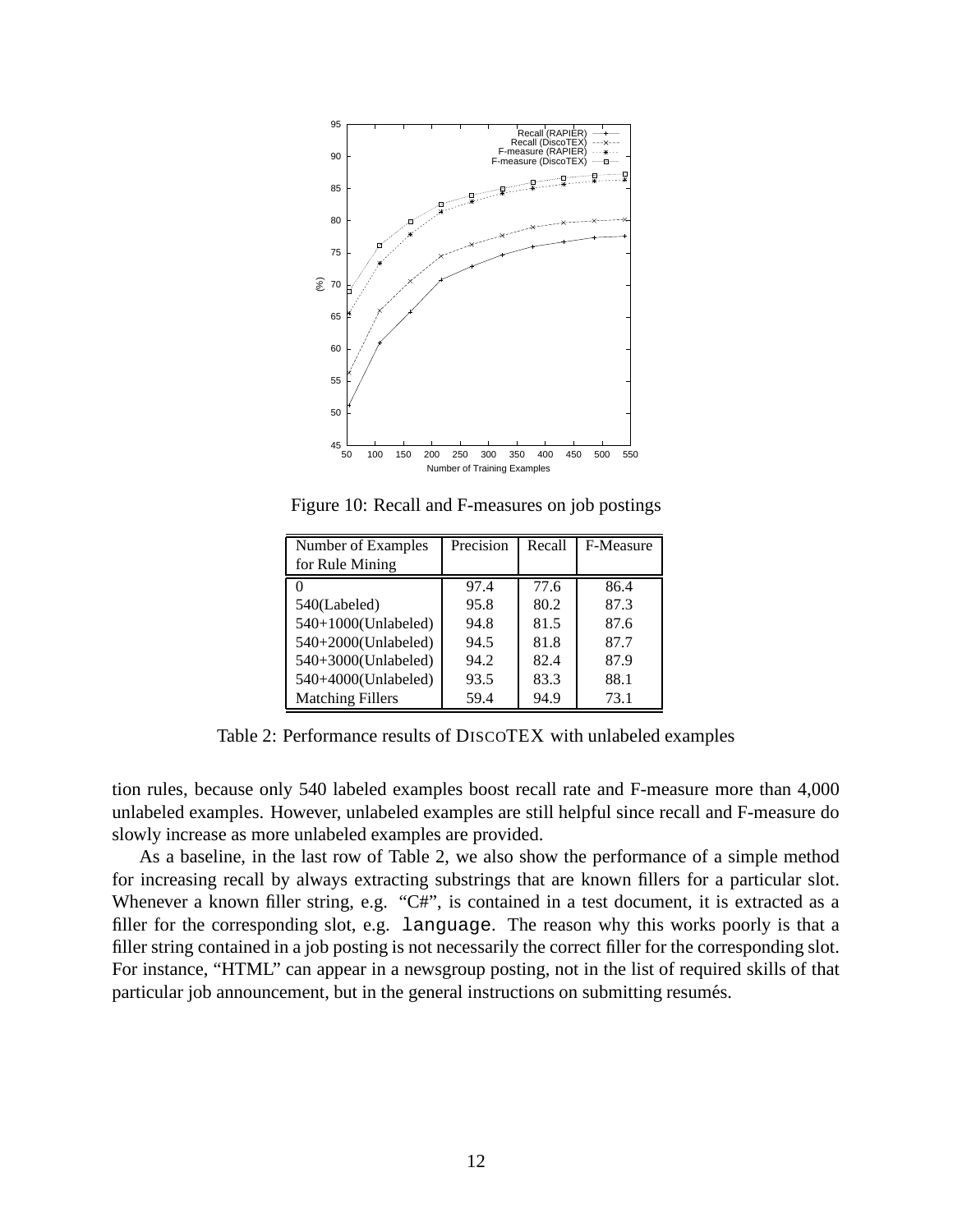## **5 Related Research**

The most related system to our approach is probably DOCUMENT EXPLORER [14] which uses automatic term extraction for discovering new knowledge from texts. However, DOCUMENT EX-PLORER assumes semi-structured documents such as SGML text unlike DISCOTEX developed for general natural-language text. Similarly, automatic text categorization has been used to map web documents to pre-defined concepts for further discovery of relationships among the identified concepts [24]. One of the limitations for these approaches is that they require a substantial amount of domain knowledge.

Several rule induction methods and association rule mining algorithms have been applied to databases of corporations or product reviews automatically extracted from the web [17, 16, 33]; however, the interaction between IE and rule mining has not been addressed. Recently a probabilistic framework for unifying information extraction and data mining has been proposed [25]. In this work, a graphical model using conditional probability theory is adopted for relational data, but experimental results on this approach are yet to be gathered. A boosted text classification system based on link analysis [12] is related to our work in spirit in that it also tries to improve the underlying learner by utilizing feedback from a KDD module.

## **6 Future Research**

As mentioned in Section 3, DISCOTEX collapses similar slot-fillers in the extracted data into a canonical form based on a manually constructed dictionary. However, this approach has problems when a novel extracted entity is represented by similar but not identical strings in different documents. We have developed alternative rule-mining systems, TEXTRISE [31] and SOFTAPRIORI [32], that allow for partial matching of textual items based on a user-supplied similarity metric, such as edit-distance or bag-of-words cosine similarity. We are extending DISCOTEX to utilize those soft-matching rules to improve the underlying IE performance.

Good metrics for evaluating the interestingness of text-mined rules are also needed. One idea is to use a hierarchical lexical network to measure the semantic distance between the words in a rule, preferring "unexpected" rules where this distance is larger. We have developed such an approach using WordNet [3]. However, WordNet is general purpose and does not capture many of the semantic similarities in particular domains. Using a domain-specific taxonomy would be helpful for finding interesting rules. For example, this would allow ranking the rule "SQL Server  $\rightarrow$  PHP" above "MySQL  $\rightarrow$  PHP" since MySQL and PHP are both open source tools and therefore closer in a semantic hierarchy of software packages.

# **7 Conclusions**

In this paper, we have presented an approach that uses an automatically learned IE system to extract a structured databases from a text corpus, and then mines this database with existing KDD tools. Our preliminary experimental results demonstrate that information extraction and data mining can be integrated for the mutual benefit of both tasks. IE enables the application of KDD to unstructured text corpora and KDD can discover predictive rules useful for improving IE performance.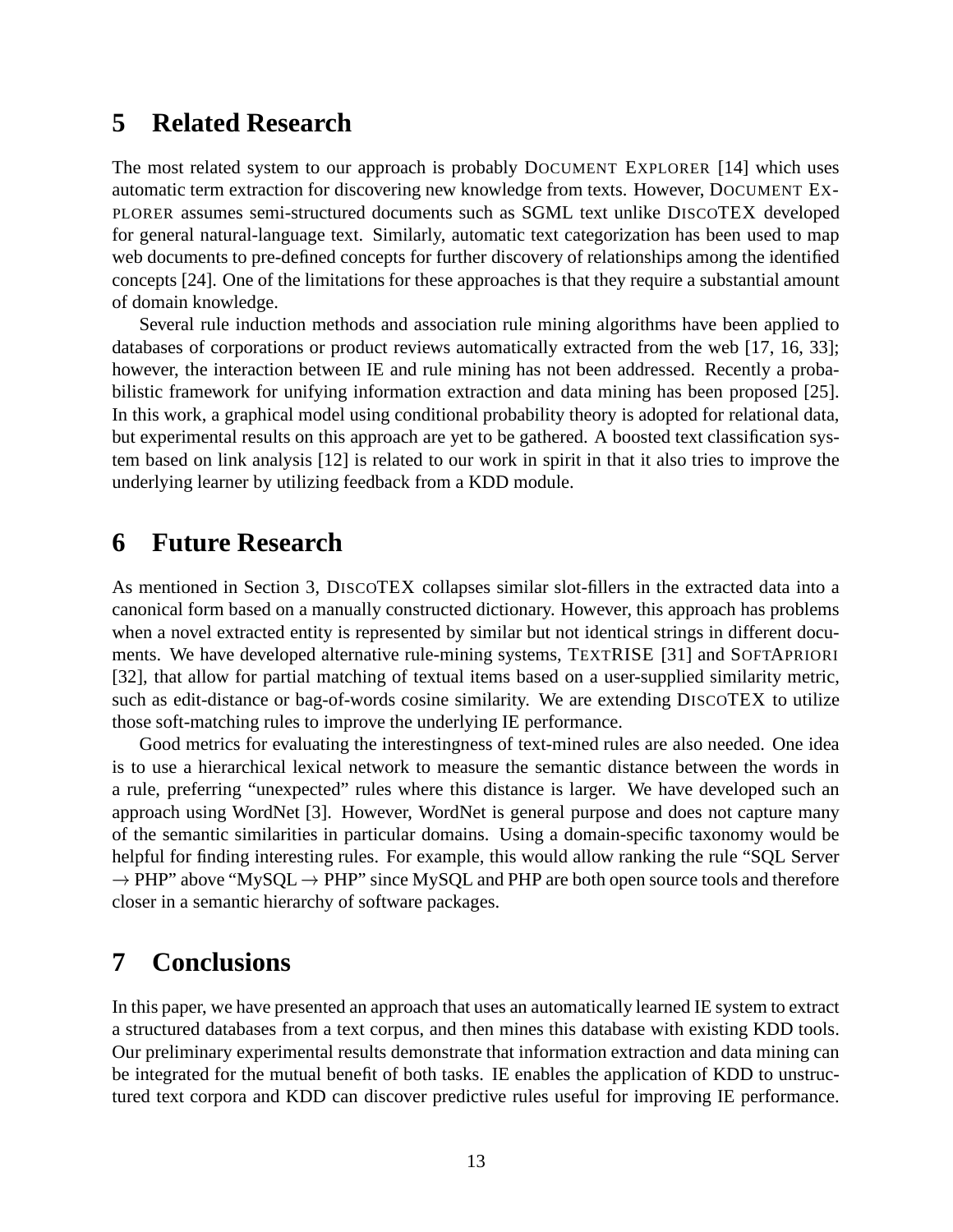This paper has presented initial results on integrating IE and KDD that demonstrate both of these advantages.

Text mining is a relatively new research area at the intersection of natural-language processing, machine learning, data mining, and information retrieval. By appropriately integrating techniques from each of these disciplines, useful new methods for discovering knowledge from large text corpora can be developed. In particular, the growing interaction between computational linguistics and machine learning [8] is critical to the development of effective text-mining systems.

## **Acknowledgements**

This research was supported by the National Science Foundation under grant IIS-0117308.

## **References**

- [1] R. Agrawal and R. Srikant. Fast algorithms for mining association rules. In *Proceedings of the 20th International Conference on Very Large Databases (VLDB-94)*, pages 487–499, Santiago, Chile, Sept. 1994.
- [2] R. Baeza-Yates and B. Ribeiro-Neto. *Modern Information Retrieval*. ACM Press, New York, 1999.
- [3] S. Basu, R. J. Mooney, K. V. Pasupuleti, and J. Ghosh. Evaluating the novelty of text-mined rules using lexical knowledge. In *Proceedings of the Seventh ACM SIGKDD International Conference on Knowledge Discovery and Data Mining (KDD-2001)*, pages 233–239, San Francisco, CA, 2001.
- [4] M. W. Berry, editor. *Proceedings of the Third SIAM International Conference on Data Mining(SDM-2003) Workshop on Text Mining*, San Francisco, CA, May 2003.
- [5] M. E. Califf, editor. *Papers from the Sixteenth National Conference on Artificial Intelligence (AAAI-99) Workshop on Machine Learning for Information Extraction*, Orlando, FL, 1999. AAAI Press.
- [6] M. E. Califf and R. J. Mooney. Relational learning of pattern-match rules for information extraction. In *Proceedings of the Sixteenth National Conference on Artificial Intelligence (AAAI-99)*, pages 328–334, Orlando, FL, July 1999.
- [7] C. Cardie. Empirical methods in information extraction. *AI Magazine*, 18(4):65–79, 1997.
- [8] C. Cardie and R. J. Mooney. Machine learning and natural language (Introduction to special issue on natural language learning). *Machine Learning*, 34:5–9, 1999.
- [9] F. Ciravegna and N. Kushmerick, editors. *Papers from the 14th European Conference on Machine Learning(ECML-2003) and the 7th European Conference on Principles and Practice of Knowledge Discovery in Databases(PKDD-2003) Workshop on Adaptive Text Extraction and Mining*, Cavtat-Dubrovnik, Croatia, Sept. 2003.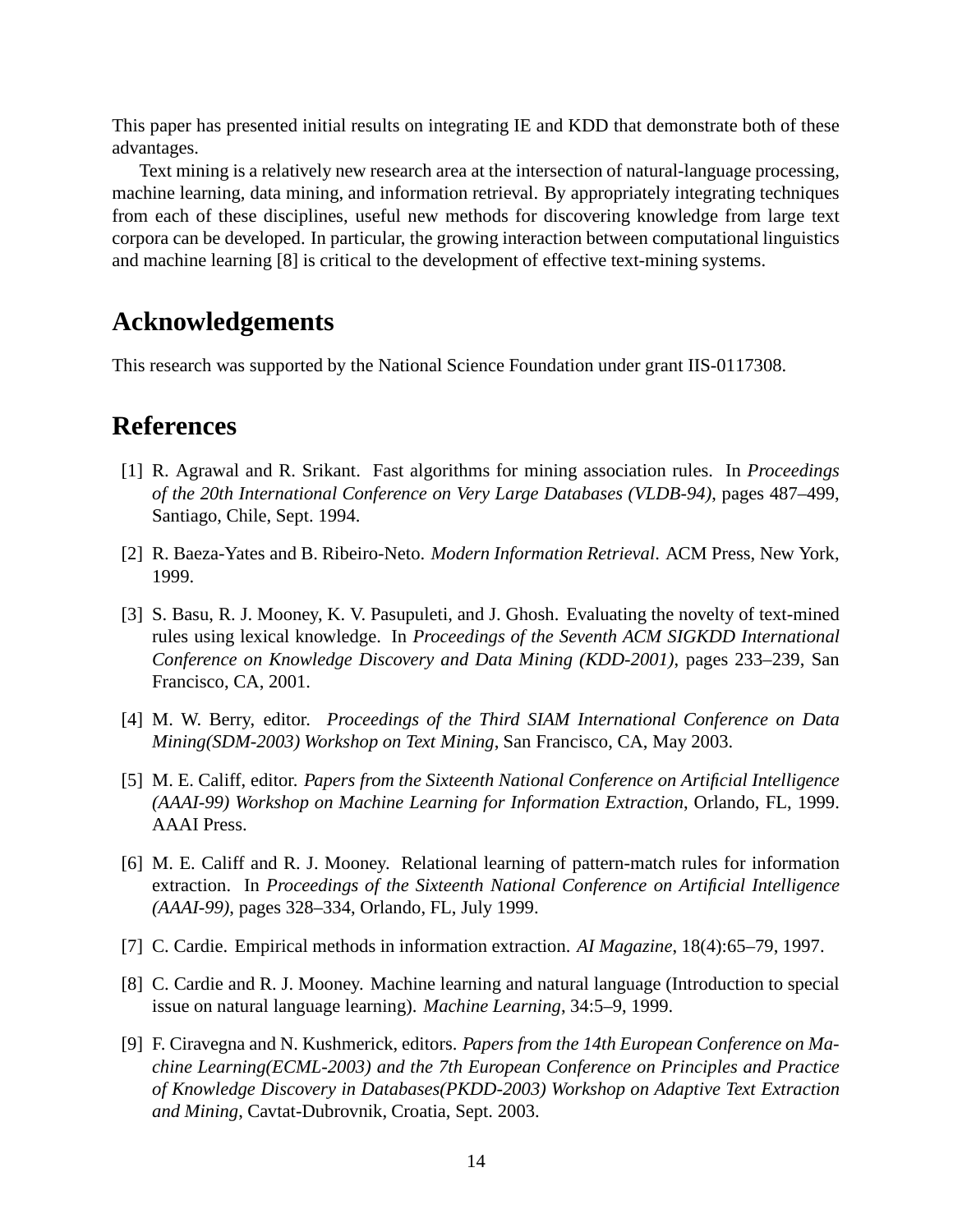- [10] W. W. Cohen. Fast effective rule induction. In *Proceedings of the Twelfth International Conference on Machine Learning (ICML-95)*, pages 115–123, San Francisco, CA, 1995.
- [11] W. W. Cohen. Learning to classify English text with ILP methods. In L. De Raedt, editor, *Advances in Inductive Logic Programming*, pages 124–143. IOS Press, Amsterdam, 1996.
- [12] W. W. Cohen. Improving a page classifier with anchor extraction and link analysis. In S. Becker, S. Thrun, and K. Obermayer, editors, *Advances in Neural Information Processing Systems 15*, pages 1481–1488, Cambridge, MA, 2003. MIT Press.
- [13] DARPA, editor. *Proceedings of the Seventh Message Understanding Evaluation and Conference (MUC-98)*, Fairfax, VA, Apr. 1998. Morgan Kaufmann.
- [14] R. Feldman, M. Fresko, H. Hirsh, Y. Aumann, O. Liphstat, Y. Schler, and M. Rajman. Knowledge management: A text mining approach. In U. Reimer, editor, *Proceedings of Second International Conference on Practical Aspects of Knowledge Management (PAKM-98)*, pages 9.1–9.10, Basel, Switzerland, Oct. 1998.
- [15] D. Freitag and N. Kushmerick. Boosted wrapper induction. In *Proceedings of the Seventeenth National Conference on Artificial Intelligence (AAAI-2000)*, pages 577–583, Austin, TX, July 2000. AAAI Press / The MIT Press.
- [16] R. Ghani and A. E. Fano. Using text mining to infer semantic attirbutes for retail data mining. In *Proceedings of the 2002 IEEE International Conference on Data Mining (ICDM-2002)*, pages 195–202, Maebash City, Japan, Dec. 2002.
- [17] R. Ghani, R. Jones, D. Mladenić, K. Nigam, and S. Slattery. Data mining on symbolic knowledge extracted from the Web. In D. Mladenic,´ editor, *Proceedings of the Sixth International Conference on Knowledge Discovery and Data Mining (KDD-2000) Workshop on Text Mining*, pages 29–36, Boston, MA, Aug. 2000.
- [18] M. Grobelnik, editor. *Proceedings of IEEE International Conference on Data Mining (ICDM-2001) Workshop on Text Mining (TextDM'2001)*, San Jose, CA, 2001.
- [19] M. Grobelnik, editor. *Proceedings of the Eighteenth International Joint Conference on Artificial Intelligence(IJCAI-2003) Workshop on Text Mining and Link Analysis (TextLink-2003)*, Acapulco, Mexico, Aug. 2003.
- [20] J. Han and M. Kamber. *Data Mining: Concepts and Techniques*. Morgan Kaufmann, San Francisco, 2000.
- [21] M. A. Hearst. Untangling text data mining. In *Proceedings of the 37th Annual Meeting of the Association for Computational Linguistics (ACL-99)*, pages 3–10, College Park, MD, June 1999.
- [22] M. A. Hearst. What is text mining? http://www.sims.berkeley.edu/~heast/text-mining.html, Oct. 2003.